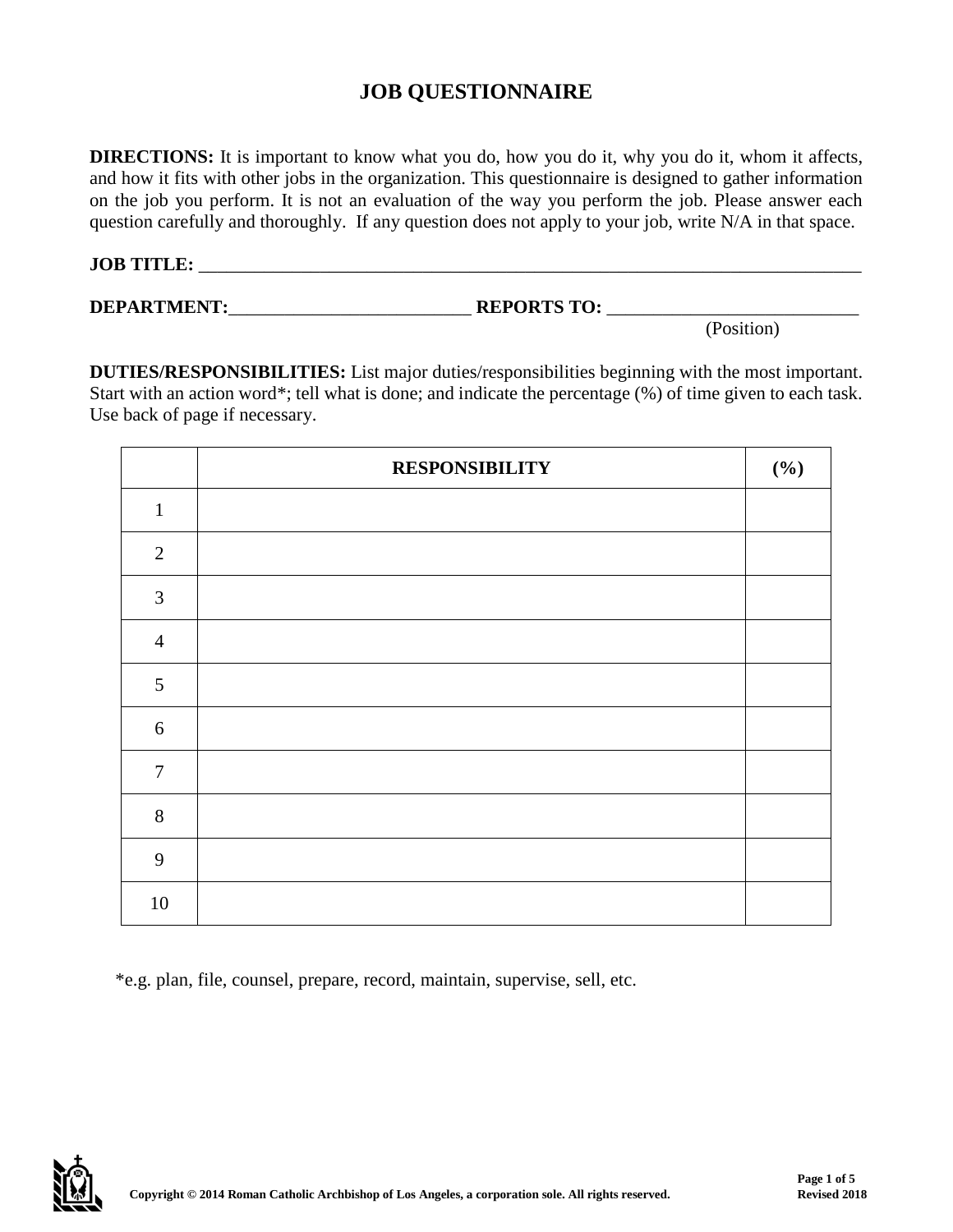PURPOSE OF POSITION: Explain in one or two sentences why the job exists and what end result it accomplishes.

QUALIFICATIONS/JOB SPECIFICATIONS FOR POSITION: List education required, certification/licensure required, experience, basic knowledge, skills, ability required. Give qualifications for position, not qualifications of the incumbent.

TOOLS/EQUIPMENT/MACHINES USED (skill level required):

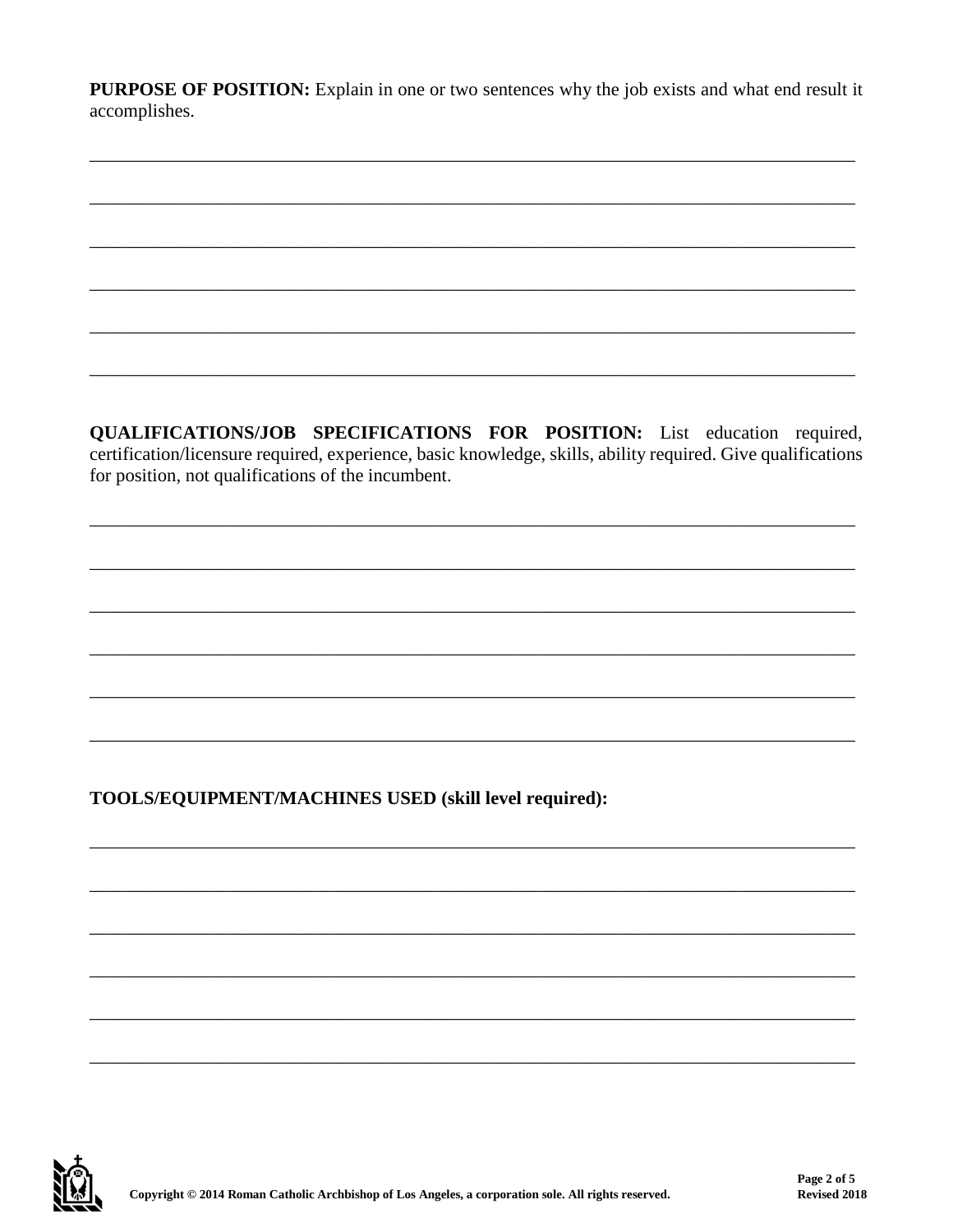**INTERACTION:** Who are the principal contacts you have within the location? Reason?

| WHO? | WHY? | <b>HOW OFTEN?</b> |
|------|------|-------------------|
|      |      |                   |
|      |      |                   |
|      |      |                   |
|      |      |                   |
|      |      |                   |

Who are the principal contacts you have outside the location? Why?

| WHO? | WHY? | <b>HOW OFTEN?</b> |
|------|------|-------------------|
|      |      |                   |
|      |      |                   |
|      |      |                   |
|      |      |                   |
|      |      |                   |

**SUPERVISION:** Do you supervise any employees? \_\_\_\_\_\_ If yes, how many? \_\_\_\_\_\_\_ What are their positions? \_\_\_\_\_\_\_\_\_\_\_\_\_\_\_\_\_\_\_\_\_\_\_\_\_\_\_\_\_\_\_\_\_\_\_\_\_\_\_\_\_\_\_\_\_\_\_\_\_\_\_\_\_\_\_\_\_\_\_\_\_

| <b>POSITIONS</b> | <b>TYPE OF SUPERVISION</b> |  |  |
|------------------|----------------------------|--|--|
|                  |                            |  |  |
|                  |                            |  |  |
|                  |                            |  |  |
|                  |                            |  |  |
|                  |                            |  |  |

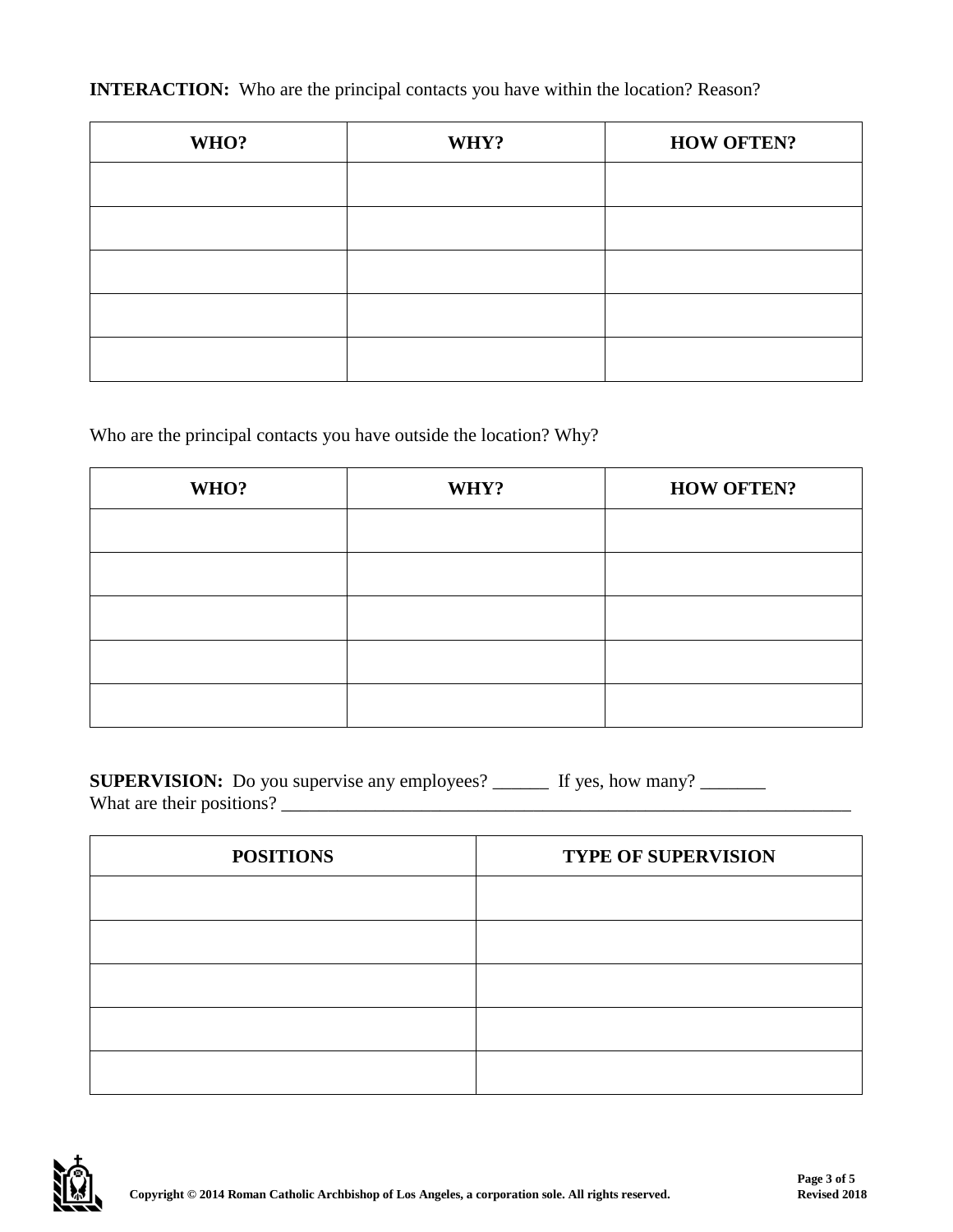How often are you given:

|                          | Constantly | Frequently | Infrequently | Seldom | Never |
|--------------------------|------------|------------|--------------|--------|-------|
| a. Supervision           |            |            |              |        |       |
| b. Instructions          |            |            |              |        |       |
| c. Authority over others |            |            |              |        |       |

**COMPLEXITY:** Please describe what you consider to be the most complex part(s) of this position in terms of judgment, initiative, creativity, and/or organizing ability, etc.

## PHYSICAL REQUIREMENTS:

WORKING CONDITIONS: (Deadlines, responding to questions and problems, hours, physical demands, etc.)